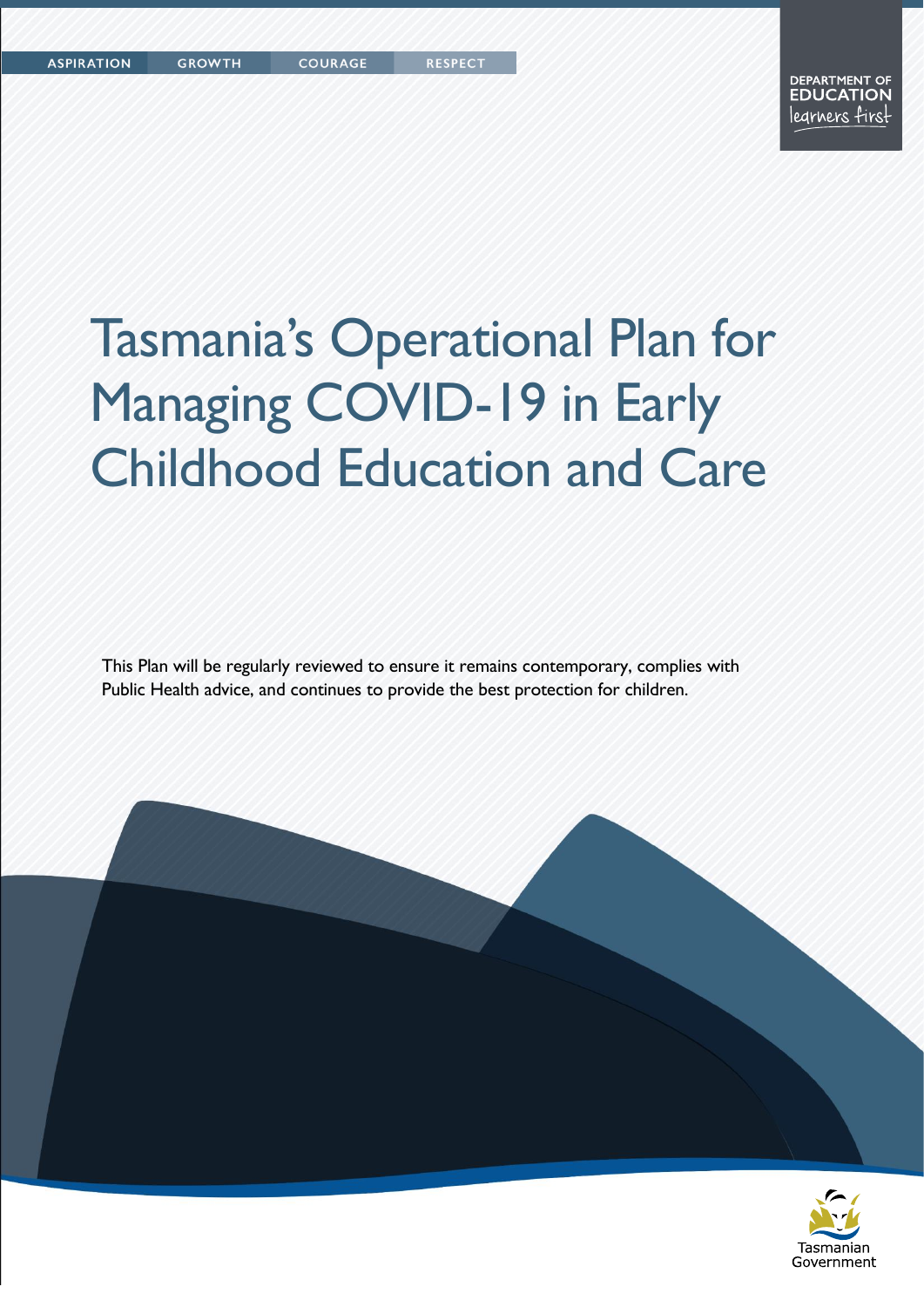## Principle 1 - ECEC Services and schools are essential and should be the first to open and last to close wherever possible in outbreak situations, with face-to-face learning prioritised

Services remain open unless it is unsafe to do so, or they are directed by Public Health or other regulatory body to close.

Where possible, partial closure for ECEC is preferred over full closure.

Where the service, or a part of the service, has closed, it is because educator to child ratios cannot be safely met. Services are encouraged to explore all options to remain open.

Educators are essential workers and can continue to work unless they are symptomatic, a positive case or a close contact.

To support this, services will have their [COVID-19-Safety Plans](https://www.coronavirus.tas.gov.au/business-and-employees/covid-19-case-and-outbreak-management/covid-19-safety-plans) and case and outbreak management plans in place.

COVID-safe behaviours are clearly communicated and encouraged for all staff and families.

Services will conduct COVID-safe risk assessments before undertaking excursions.

Mandated vaccination for all staff will continue, and boosters are encouraged.

The Australian Government has allowed ECEC services to [waive gap fees](https://ministers.dese.gov.au/tudge/child-care-gap-fee-waivers-available-more-australian-families) for families who access the Child [Care Subsidy](https://www.servicesaustralia.gov.au/individuals/services/centrelink/child-care-subsidy) (CCS) in the event that the area they are in is declared a COVID-19 hotspot by the Commonwealth for more than seven days.

ECEC services have business continuity plans in place.

Long Day Care may provide remote learning for 4-5 year olds depending on the services' individual capacity.

Outside School Hours services that are co-located in schools are to be aware of the school's COVID Safety plan and outbreak management plan.

An Outside School Hours Care service that operates on a school campus will be required to close if the school is directed to close.

Family Day Care (FDC) services and educators have risk assessments in place and COVID Safe Plans. FDC educators minimise contact with family members/visitors during operational hours. An FDC educator cannot provide their usual service if they, or a member of their immediate household, is quarantining or isolating.

In Home Care (IHC) educators cannot provide their usual service if they, or a member of their immediate household, is quarantining or isolating.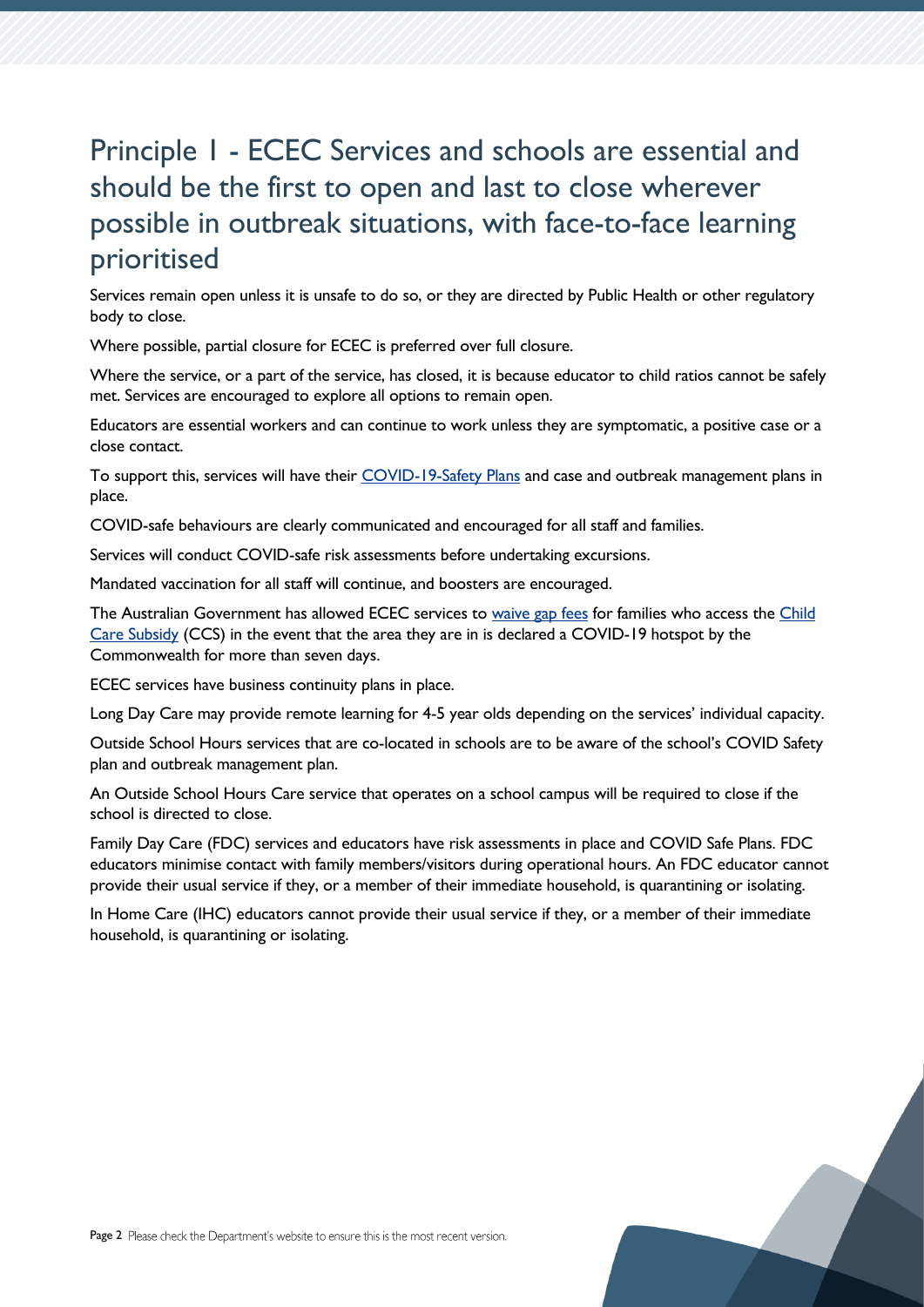# Principle 2 – Baseline public health measures continue to apply

[COVID-safe](https://www.coronavirus.tas.gov.au/keeping-yourself-safe) measures will be in place across all services, in line with public health advice.

All services have a range of complementary health measures in place and actively encourage COVID-safe behaviour.

#### Stay Home if Unwell

Children, staff and families must stay home if unwell or if they have symptoms of COVID-19.

Children, staff and families must stay home if isolating if they have COVID symptoms or quarantining as a household or household-like close contact.

If a child becomes symptomatic while in education and care, isolate the child and contact families to collect them as soon as possible.

If a staff member is symptomatic, they must leave the service immediately, get tested and follow Public Health advice.

#### Handwashing and Hygiene

Increased hygiene and handwashing:

• Regular handwashing is promoted, and handwashing and sanitising products are available in all services.

#### **Cleaning**

Increased COVID-19 safe cleaning is in place at all services, including:

Additional disinfecting of high touch point surfaces.

#### Physical Distancing

Physical distancing and density requirements help to reduce the spread of Covid-19.

- All staff and families entering the service must stay 1.5 metres apart and abide by density requirements, such as maximum room capacity advice.
- Minimise cross-contact where possible:
	- o Keep children within their cohorts
	- o Keep educators with the same cohorts of children.

#### Facemasks

[Facemasks](https://www.coronavirus.tas.gov.au/keeping-yourself-safe/face-masks) are required to be worn indoors by all staff and families entering the service.

Each service has a supply of surgical masks on reserve.

## Rapid Antigen Tests (RATs)

A COVID Care Package for ECEC services will include an initial supply of RATs for use by ECEC staff if they are symptomatic.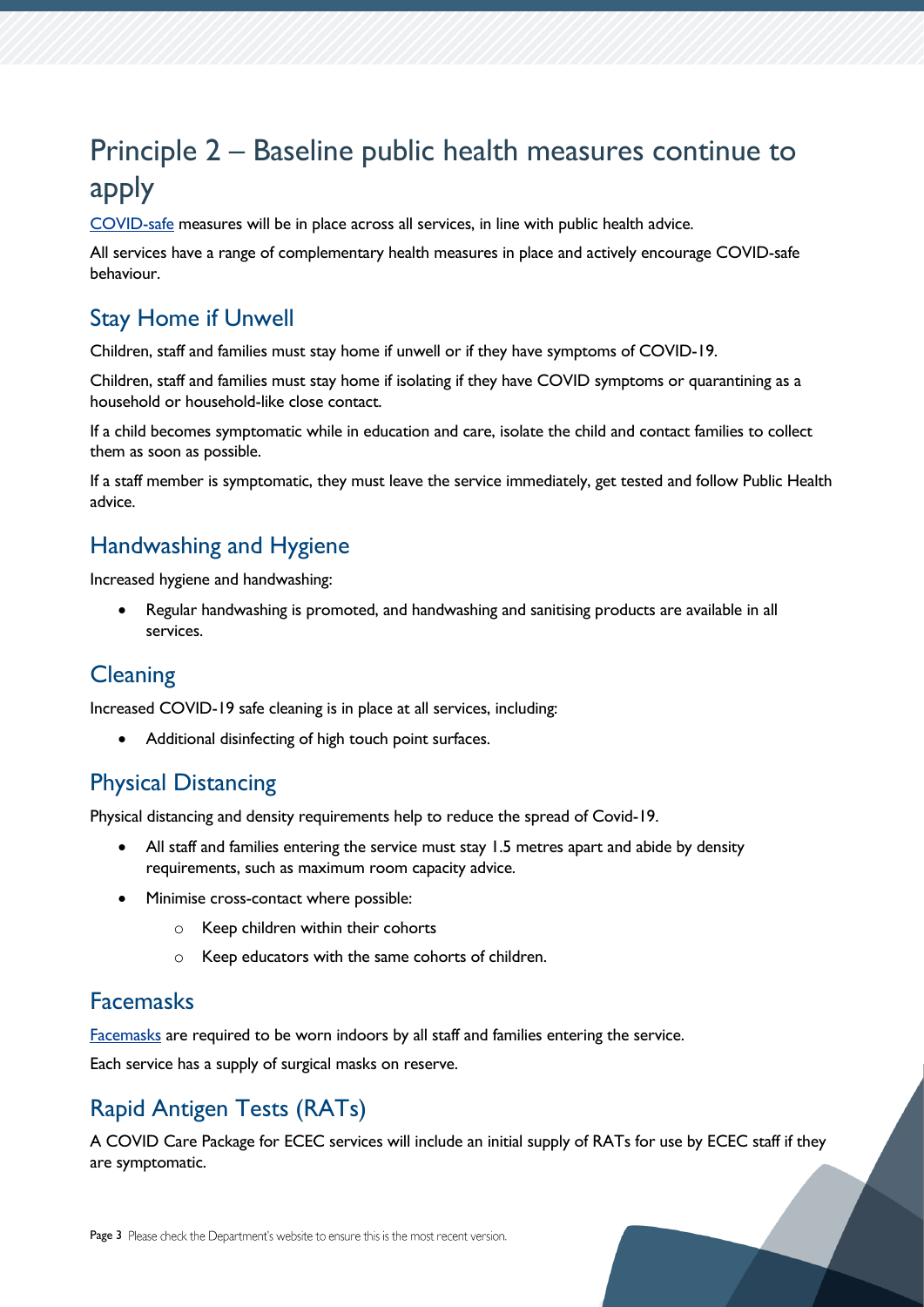### Ventilation

Opening windows and doors to increase natural airflow. Education and care will happen outdoors where possible.

#### Vaccination

[Vaccination](https://www.coronavirus.tas.gov.au/__data/assets/pdf_file/0031/197059/Vaccination-requirements-in-relation-to-Early-Childhood-Facilities-No.-1.pdf) is the best way to reduce the severity of COVID-19 symptoms and the likelihood of contracting the virus.

- Vaccination is mandatory for all workers in the ECEC sector.
- Children under 5 years old are not vaccinated. Evidence says that their symptoms are milder and they are less likely to develop severe illness.
- Children over 5 years old are strongly encouraged to be vaccinated.

## Parent, Carer and Visitor Access

Minimising the number of people who come inside buildings helps to minimise transmission.

- Use the [Check-in TAS](https://www.coronavirus.tas.gov.au/check-in-tas) app.
- Parents and carers may enter buildings where necessary, but must wear a mask
- Drop-off and pick up times are based on risk assessment and taking into consideration individual context/s.

#### **Excursions**

Services will conduct COVID-19 safe risk assessments before undertaking excursions.

#### **Communications**

Communication strategies are in place to inform families and staff if there is a positive case.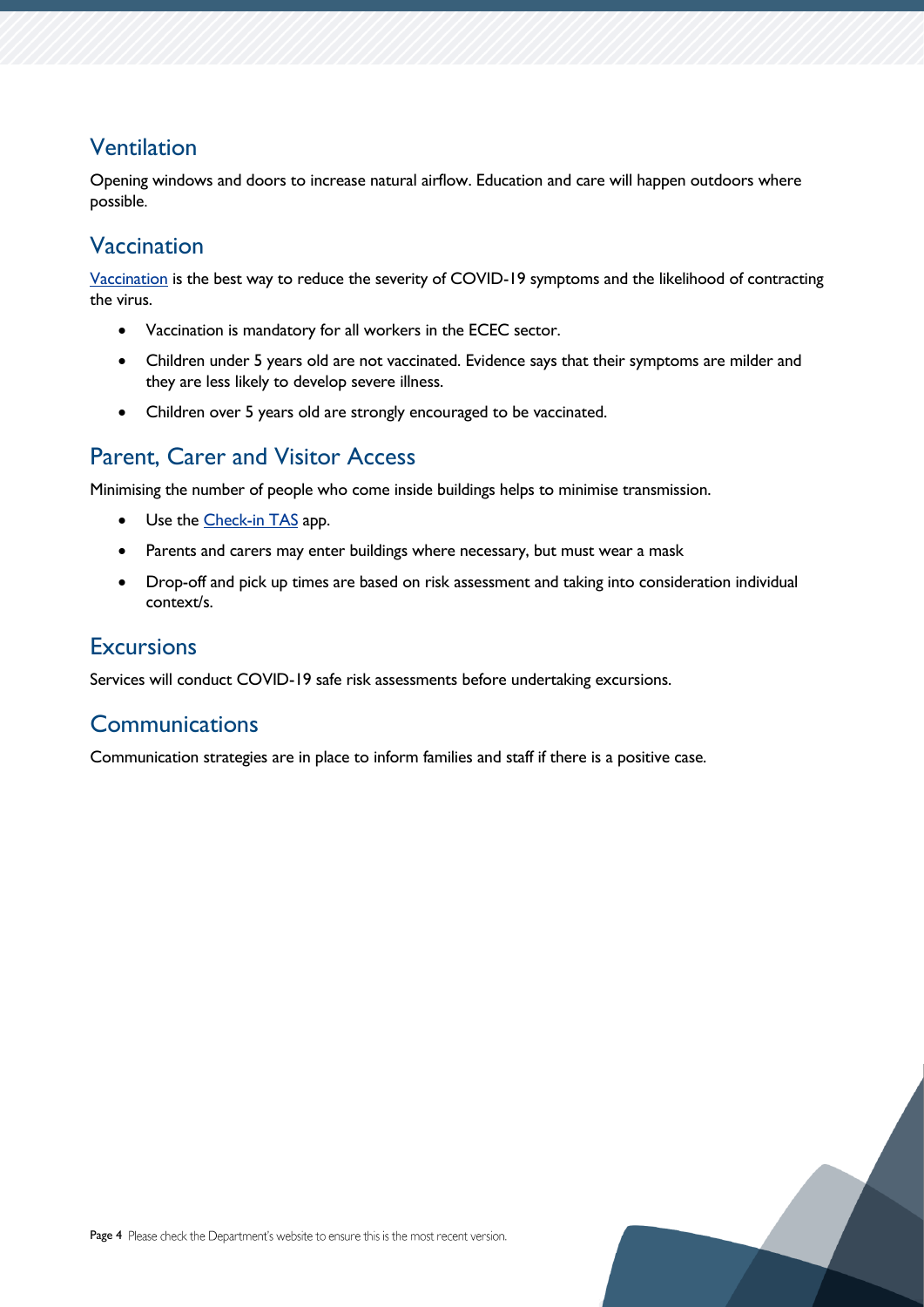## Principle 3 - No vulnerable child or child of an essential worker is turned away

Children who are vulnerable, or children of essential workers, have priority for education and care.

Medical management plans and risk minimisation plans are in place for children with specific health care needs.

Risk minimisation plans are in place for educators with medical exemptions and other health conditions.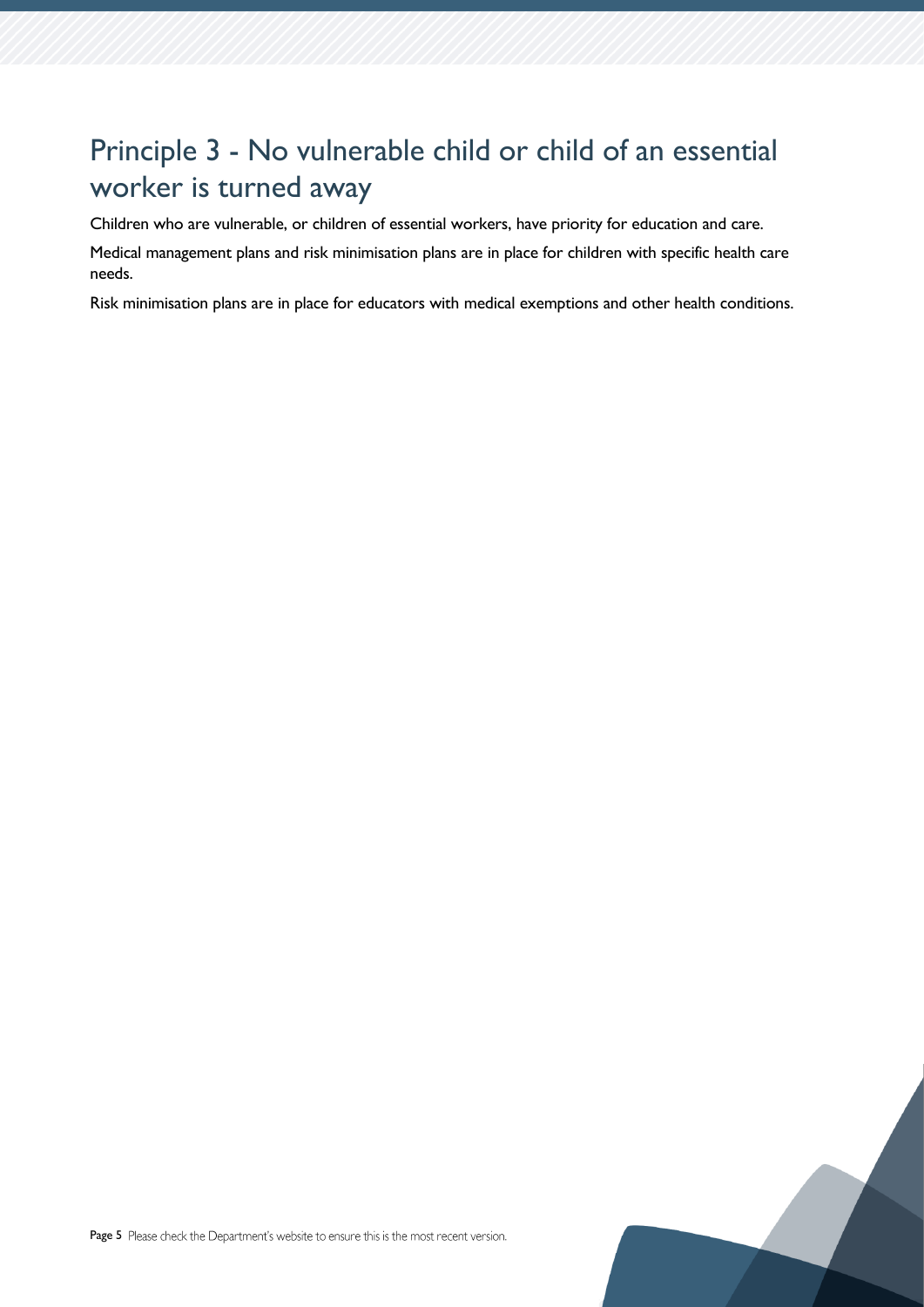## Principle 4 - Responses to be proportionate and health-risk based

All responses to COVID-19 outbreaks will be guided by the latest advice from Public Health.

ECEC services are continuing to communicate regularly with families.

### Stay Home if Unwell

Children, staff and families must stay home if they have symptoms of COVID-19 and follow Public Health advice.

ECEC services will be provided with two RATs per educator to support testing of symptomatic educators during February and March 2022.

Positive cases can return to their ECEC setting after 7 days if they have no symptoms, or 10 days if they still have symptoms. They must be symptom free prior to returning.

ECEC services must inform all parents, carers and staff where a positive case has attended and direct them to monitor for symptoms and follow Public Health advice.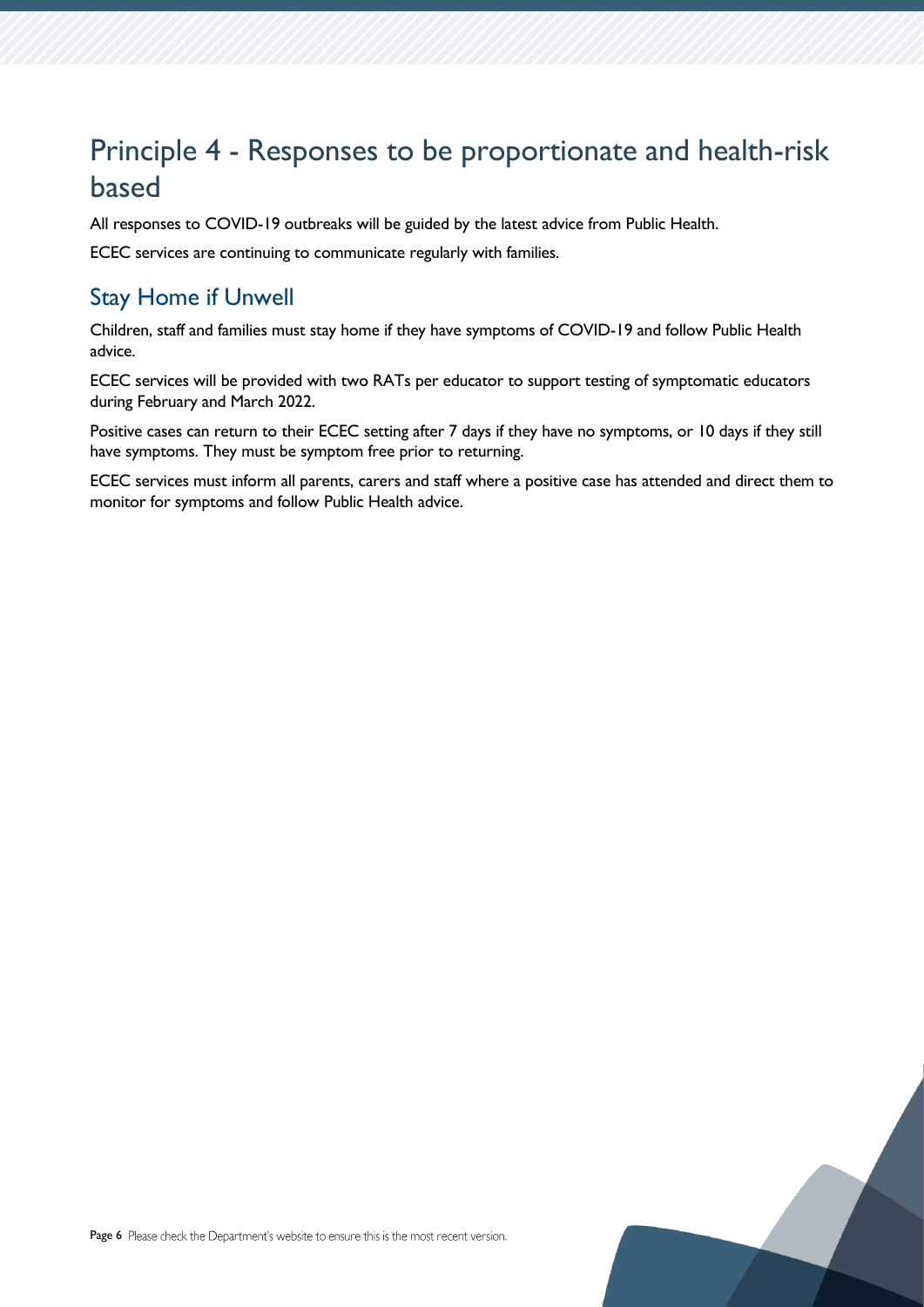## Principle 5 - Schools and early childhood services will be equipped with public health advice

Equip ECEC services and schools to respond on the basis of public health advice and with support from public health authorities where required.

The Regulatory Authority (RA) will continue to work with Public Health to support ECEC services.

The RA will inform Public Health of daily notifications of positive cases. Public Health will support services if an outbreak happens.

ECEC services will consider any additional training and capacity building that is needed to support staff.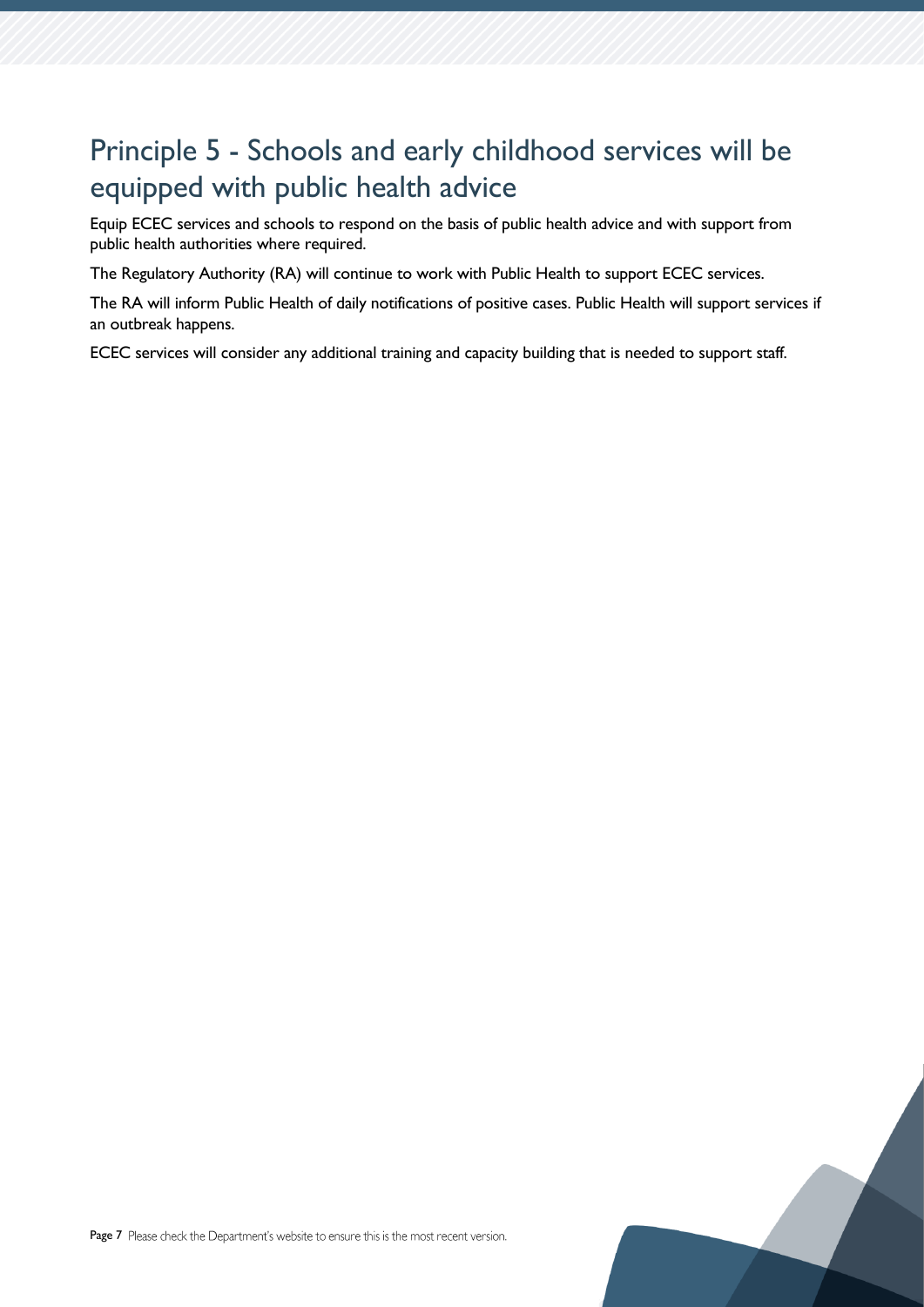# Principle 6 - Wellbeing of children and education staff to be supported

Services continue to prioritise staff and children's wellbeing.

Requirements under the *Education and Care Services National Law Act and Regulations* ensure that children's health, safety and well-being are met.

Work Heath and Safety regulations relating to a safe workplace continue to be met as a high priority.

Staff and families are provided with relevant and current information around COVID Safe requirements.

Workforce planning is ongoing, including communication between the State and Commonwealth on workforce initiatives and funding opportunities.